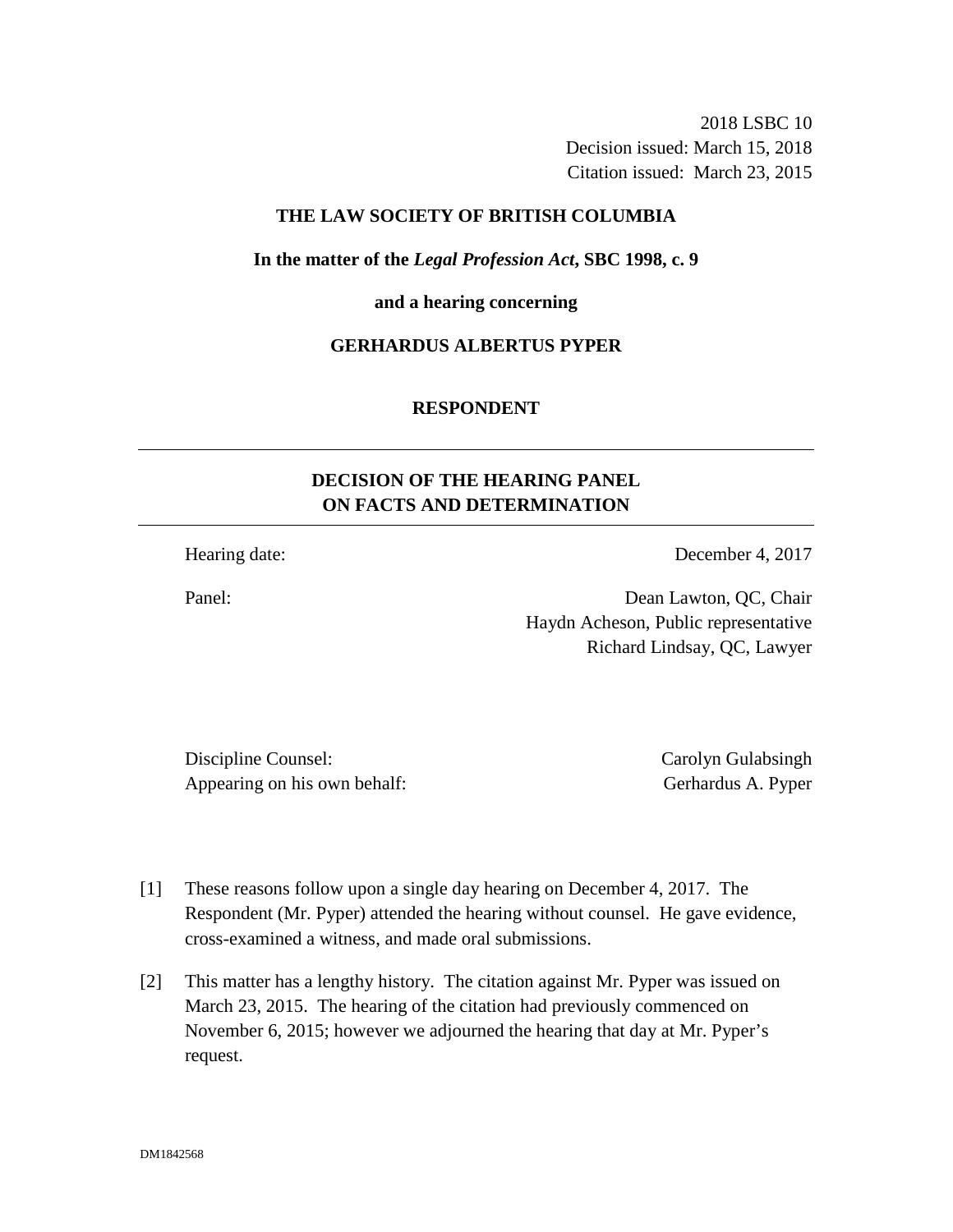- [3] On granting the adjournment, we directed that the hearing proceed on January 25, 2016 peremptorily against Mr. Pyper.
- [4] Also on November 6, 2015 Mr. Pyper delivered to this Panel and the Law Society a notice of motion and affidavit seeking an order from us that the citation be dismissed or stayed. The motion asserted that we lacked the jurisdiction to hear the citation and sought a declaration that the Law Society was biased toward him.
- [5] We heard Mr. Pyper's motion on January 25, 2016; however, we adjourned our determination generally because Mr. Pyper had brought an appeal in the Court of Appeal concerning another citation against him and a motion he brought to dismiss that citation. The subject matter of the appeal relating to the motion to dismiss the earlier citation was very similar to the motion in this case. We provided reasons for our decision on the general adjournment on February 17, 2016 (2016 LSBC 08).
- [6] On March 3, 2017 the Court of Appeal heard Mr. Pyper's appeal concerning the earlier citation and similar motion, dismissing both.
- [7] On November 10, 2017 we issued our decision in respect of Mr. Pyper's notice of motion that we had heard on January 25, 2016 (2017 LSBC 41). We dismissed Mr. Pyper's motion, finding it an abuse of process being an inappropriate attempt to relitigate the matters in the motion he brought in respect of the earlier citation, now determined and dismissed by the Court of Appeal.

## **THE CITATION**

- [8] The substantive elements of the citation allege:
	- 1. In the course of representing your client, WF, in both criminal and a civil matter, you engaged Dr. M to provide opinion evidence and you failed to pay in full invoices received from Dr. M and failed to respond to communications from Dr. M regarding those invoices. In particular:
		- (a) you failed to pay in full invoices dated January 10, 2012, February 4, 2013, and May 7, 2013, contrary to Chapter 2, Rule 2 of the *Professional Conduct Handbook* then in force and Rule 7.1-2 of the *Code of Professional Conduct for British Columbia*; and
		- (b) you failed to respond substantively or at all to letters dated June 11, 2013, July 23, 2013, September 10, 2013 and December 3, 2013.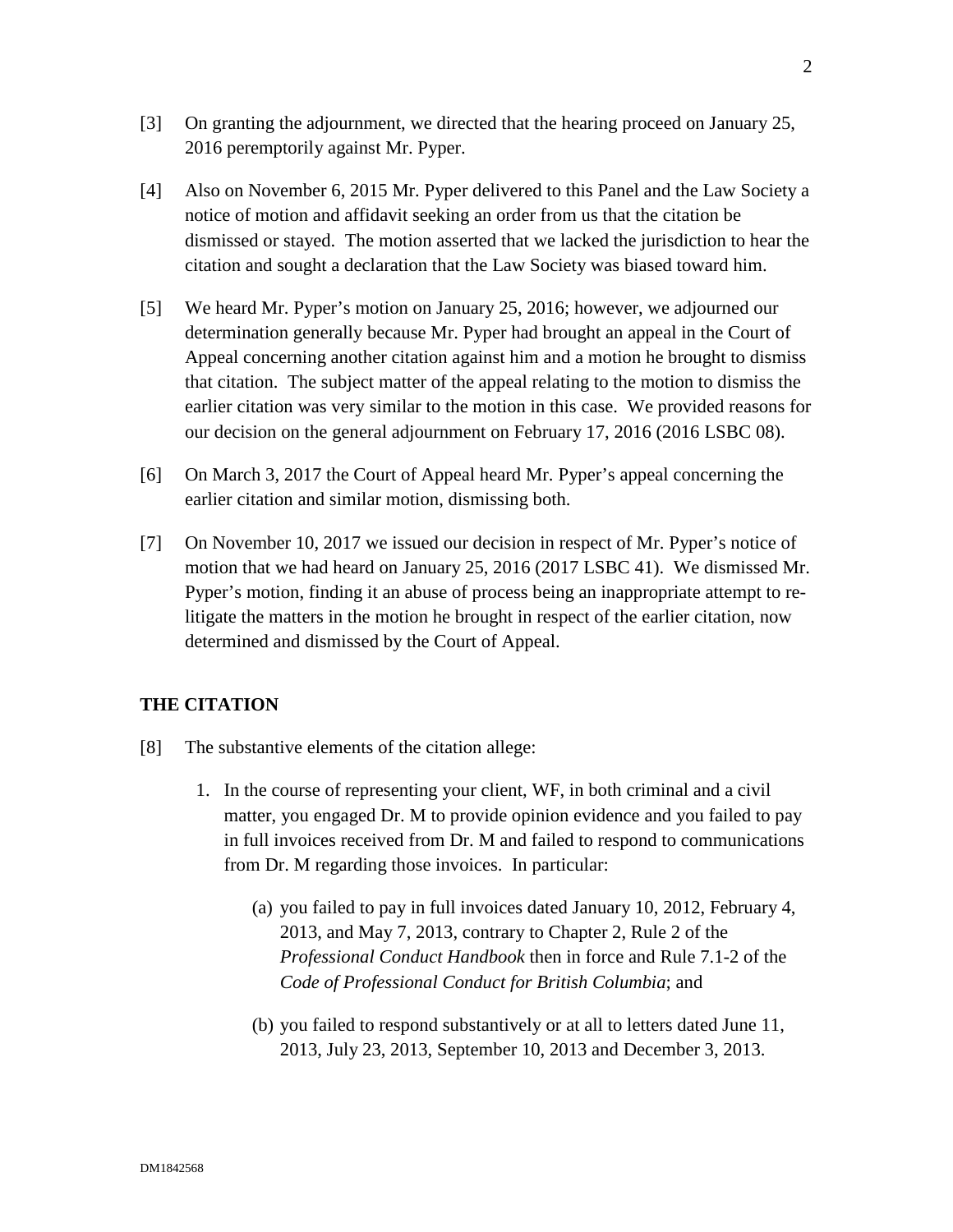This conduct constitutes professional misconduct, pursuant to s.38 (4) of the *Legal Profession Act*.

- [9] On August 18, 2015 the Law Society issued in writing a Notice to Admit pursuant to Rule 4-28 of the Law Society Rules. We are satisfied the Notice to Admit was served on Mr. Pyper pursuant to Rule 10-1.
- [10] Mr. Pyper did not respond to the Notice to Admit. Consequently, pursuant to Rules 4-28(7) and (8), Mr. Pyper is deemed to have admitted the truth of the facts described and the authenticity of the documents listed in the Notice to Admit.
- [11] At no time did Mr. Pyper apply to withdraw the deemed admission of the truth of the facts and authenticity of the documents contained in the Notice To Admit as contemplated under Rule 4-28(9).
- [12] The Notice to Admit was made and marked as Exhibit 4 at this hearing.
- [13] The Notice to Admit contains 92 enumerated facts deemed to have been admitted by Mr. Pyper.
- [14] The Notice to Admit contains 34 enumerated documents the authenticity of which are deemed to have been admitted by Mr. Pyper.
- [15] By way of background history, in January 2010 a client, WF, retained Mr. Pyper to represent him in defending a criminal charge of driving an automobile while his ability to do so was impaired by the consumption of alcohol or a drug (Notice to Admit, Tab 2). The client also retained Mr. Pyper to bring a civil action against the client's physician seeking damages for loss arising from alleged professional negligence of the physician. Both the criminal case and the civil case involved a question of the effect of a drug prescribed to the client.
- [16] From 2010 through 2013 Mr. Pyper employed two associate lawyers, LD and BE in his law practice (Transcript p. 94). In 2010 Mr. Pyper practised under the name "Gerhard A. Pyper, Esq. Barrister and Solicitor". By February 2011 Mr. Pyper was practising under the name "Pyper Law Group Barristers and Solicitors".
- [17] In December 2010, one of Mr. Pyper's employee associates, LD, obtained instructions from the client to engage Dr. M as an expert witness for the criminal and civil proceedings (Notice to Admit, Tabs 3 and 4). She contacted Dr. M by email message on December 14, 2010 confirming the engagement, and stating, "... [T]his email will confirm my client wishes to retain your services to complete an expert report." Although the email message was sent by LD, the sending entity identified at the foot of the email is "Pyper Law Group".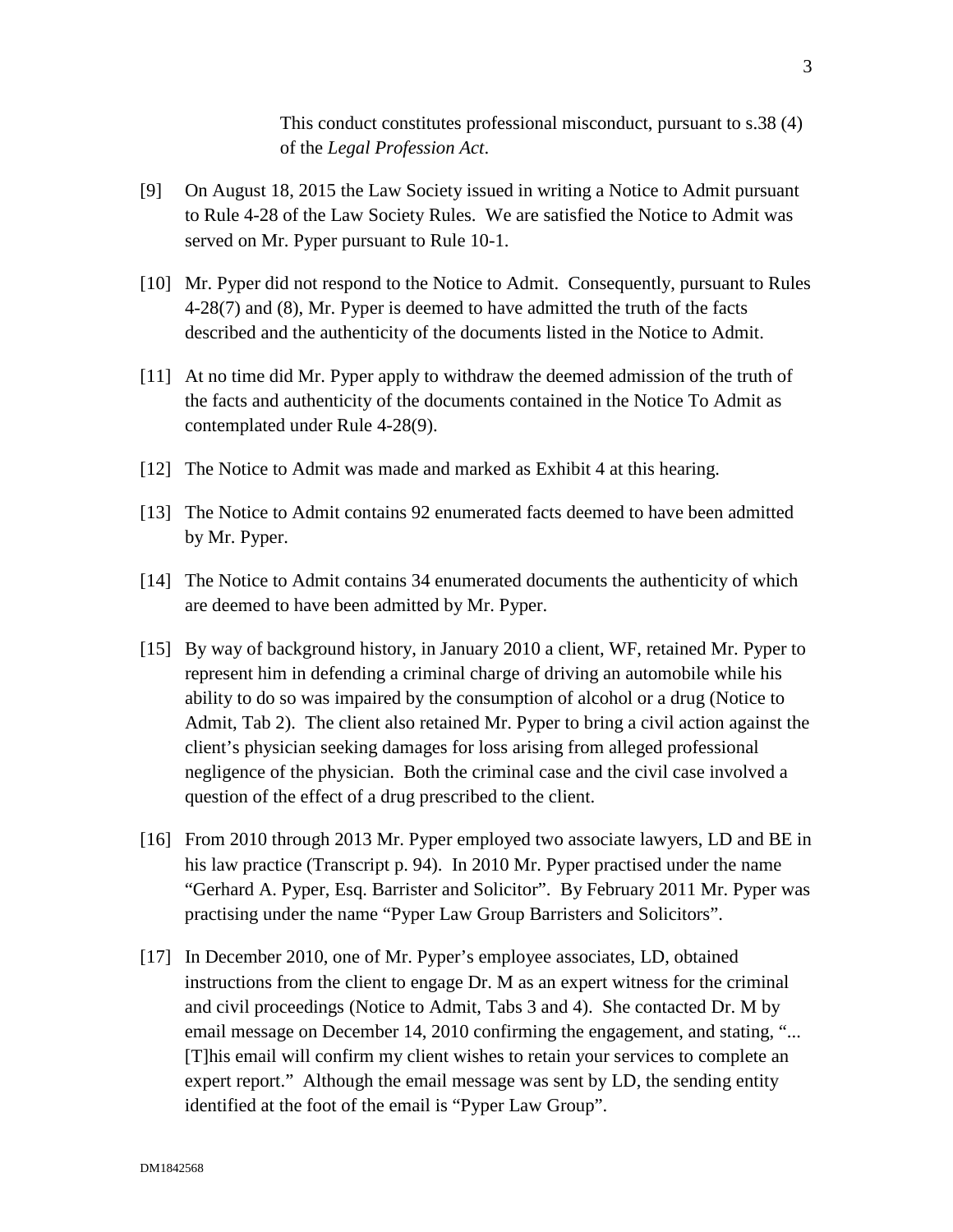- [18] On December 22, 2010 LD sent a detailed engagement letter on "Gerhard A. Pyper, Esq. Barrister and Solicitor" letterhead to Dr. M stating at its introduction, "We represent WF in his defence of criminal charges under Sections 253(1)(a) and 253(1)(b) of the *Criminal Code of Canada* and his medical malpractice suit against Dr. VO" (Notice to Admit Tab 5).
- [19] On February 1, 2011 Dr. M sent a periodic account in the amount of \$2,360 for review of documents, review of literature, telephone consultations, and written report. The bill was addressed to Mr. Pyper. Mr. Pyper paid the bill on February 14, 2011 (Notice to Admit Tabs 6 and 8).
- [20] In August 2011 BE became involved in the client's cases (Notice to Admit Tab 9).
- [21] On August 29, 2011 Dr. M sent a bill in the amount of \$2,398.50 to BE and Pyper Law Group. The services were described as "Review of file, telephone and e-mail consultations and written reports" related to the civil action. On September 19, 2011 BE wrote to Dr. M enclosing a cheque paying the bill, with a small adjustment as a result of an error in calculating the HST. The letter was sent on Pyper Law Group letterhead (Notice to Admit Tabs 10 and 11).
- [22] The trial of the criminal charges proceeded in January 2013, and the trial of the civil action proceeded in April 2013. Dr. M provided expert opinion evidence in both proceedings (Notice to Admit Tab 23).
- [23] On February 3, 2013 Dr. M sent a bill to Mr. Pyper at the Pyper Law Group in the amount of \$7,748. The services were described as "Review of file and documents. Literature review. Revision of report. Surrey meeting and trial. Travel time" (Notice to Admit Tab 17).
- [24] On February 18, 2013, BE wrote to Dr. M enclosing partial payment in the amount of \$5,600 toward Dr. M's February 3, 2013 bill. The letter was sent on Pyper Law Group letterhead. BE stated that, before paying the balance of the bill, the client required a breakdown of some of the charges in the bill (Notice to Admit Tab 18).
- [25] Following the criminal trial the client was convicted. Following the civil trial, judgment was reserved for approximately one year, and the client's action was dismissed with costs.
- [26] On May 7, 2013 Dr. M sent Mr. Pyper a bill in the amount of \$5,998 for his work in connection with the civil trial. The services were described as, "Travel/waiting time, Court time, Report writing and trial preparation." Dr. M provided a cover letter with the bill stating that he put in many more hours than the bill reflected. He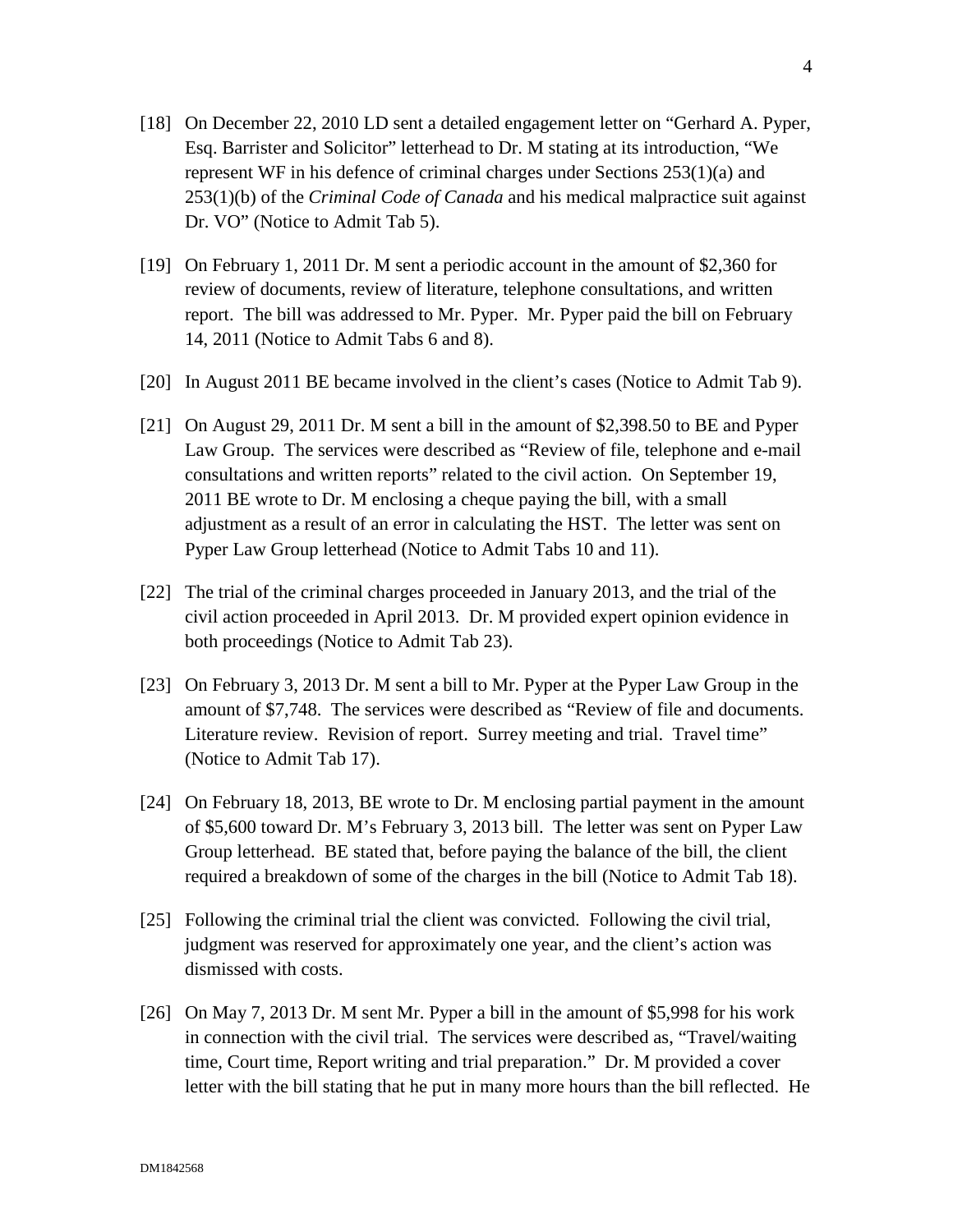proposed an alternate form of payment consisting of a research donation to the University of British Columbia in the amount of \$5,500 (Notice to Admit Tab 19). In his letter, Dr. M offered to speak with Mr. Pyper about payment of the bill.

- [27] On June 11, 2013 Dr. M wrote to Mr. Pyper stating that he had not received payment of his May 7, 2013 bill, and had not received the \$2,184 balance owing on his February 4, 2013 bill (Notice to Admit Tab 20).
- [28] There is no evidence Mr. Pyper responded to the June 11, 2013 letter from Dr. M.
- [29] On July 23, 2013 Dr. M wrote to Mr. Pyper, again requesting payment of his bills, and asking Mr. Pyper to contact him if there were "problems" he wished to discuss. Dr. M concluded the letter stating that if he had not heard from Mr. Pyper by August 15, 2013, he would be "forced to take the matter to the Law Society". (Notice to Admit Tab 21).
- [30] There is no evidence Mr. Pyper responded to the July 23, 2013 letter from Dr. M.
- [31] On September 10, 2013 Dr. M wrote to Mr. Pyper stating that he did not understand why his bills had not been paid and that he had heard nothing from Mr. Pyper, "despite billings, letters, and telephone calls, which you have not returned." Dr. M concludes the letter asking Mr. Pyper to contact him by letter or telephone (Notice to Admit Tab 22).
- [32] There is no evidence Mr. Pyper responded to the September 10, 2013 letter from Dr. M.
- [33] On October 8, 2013 Dr. M wrote to the Law Society with a complaint that Mr. Pyper had not paid his outstanding bills and did not answer letters or return telephone calls. The complaint letter contains an overview of Dr. M's historical dealings with Mr. Pyper in the client's cases (Notice to Admit Tab 23).
- [34] On December 3, 2013 Dr. M wrote to Mr. Pyper, again offering to discuss his outstanding bills, and informing Mr. Pyper he had made a complaint to the Law Society. He stated that the Law Society had asked him to "prepare a file outlining my involvement with Pyper and Company," and he was doing so. He said he would prefer to deal directly with Mr. Pyper concerning the outstanding bills and invited Mr. Pyper to contact him (Notice to Admit Tab 24). There is no evidence Mr. Pyper responded to the December 3, 2013 letter from Dr. M.
- [35] On January 21, 2014 Dr. M wrote to the Law Society providing additional information staff had requested of him in connection with his complaint. He noted that health and other issues had delayed his response (Notice to Admit Tab 25).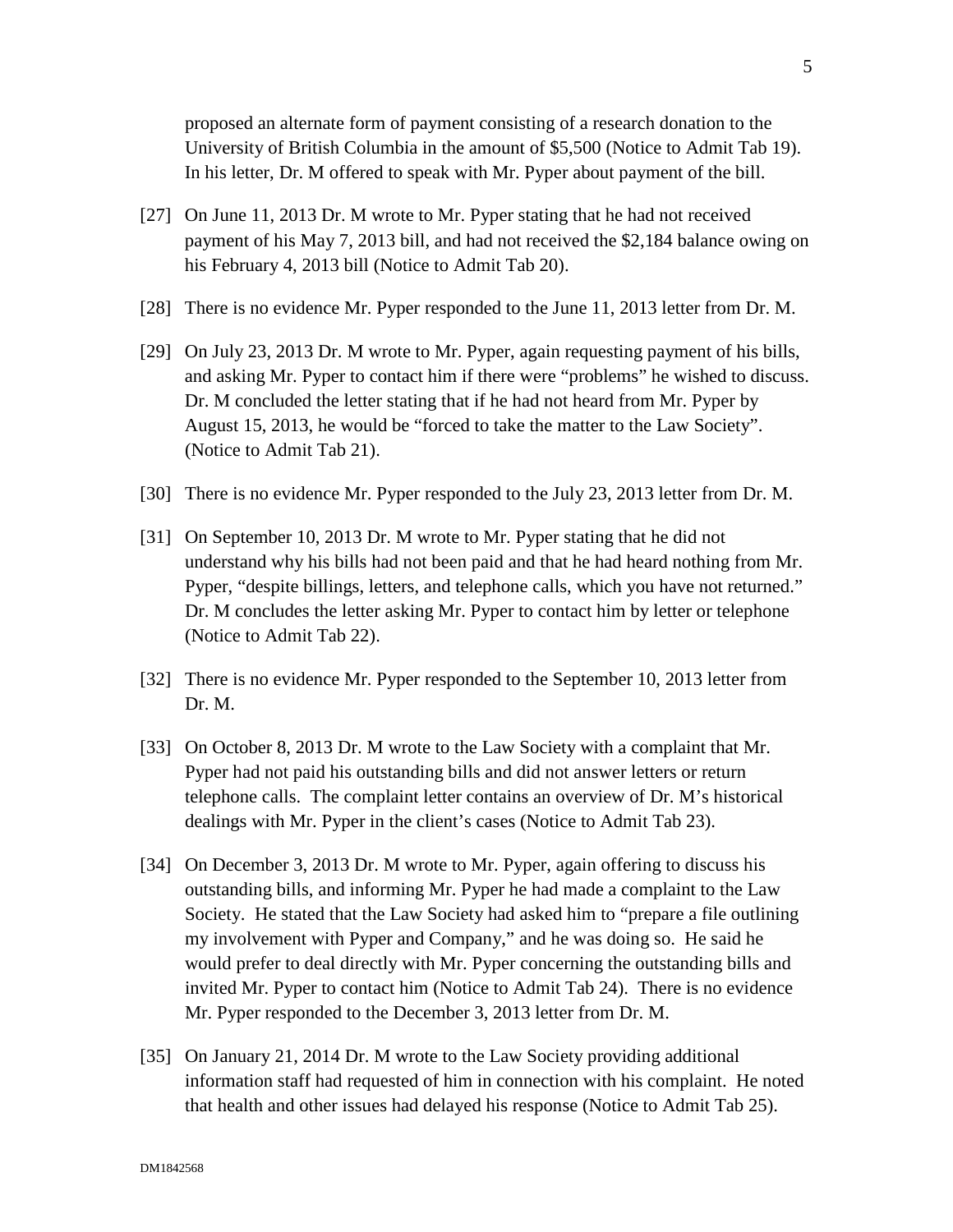- [36] On February 25, 2014 a Law Society staff lawyer wrote to Mr. Pyper providing him with copies of Dr. M's October 8, 2013 and January 21, 2014 letters. This appears to be the first notice from the Law Society sent to Mr. Pyper about the complaint. Mr. Pyper was requested to provide a written response to the complaint by March 12, 2014 (Notice to Admit Tab 26).
- [37] On March 17, 2014 the Law Society staff lawyer wrote to Mr. Pyper requesting a response to her letter of February 25, 2014, and alerting him to Rule 7.1-1 of the *Code* requiring lawyers to reply promptly and completely to any communication from the Law Society. The letter concluded with a requirement that Mr. Pyper provide a response to the complaint by March 31, 2014. The letter was attached as a PDF to an email sent to Mr. Pyper on March 17, 2014 with a notation in the email that the letter was urgent (Notice to Admit Tab 27).
- [38] On April 10, 2014 the Law Society staff lawyer wrote to Mr. Pyper requesting a reply to her letters of February 24 and March 17, 2014. She warned Mr. Pyper that, if he did not respond by April 15, 2014, the matter would be referred to the Discipline Committee or its Chair with a recommendation that the Chair issue a citation for his failure to respond to Law Society correspondence. The letter was attached as a PDF to an email sent to Mr. Pyper on April 10, 2014 (Notice to Admit Tab 28).
- [39] On April 17, 2014 Mr. Pyper wrote a letter responding to the staff lawyer's letters of February 25 and March 17, 2014 apologizing for the delay that he attributed to his workload. In the letter Mr. Pyper stated that the civil trial concluded in April 2013, judgment continued to be reserved, and the client was extremely upset about Dr. M's testimony in court and his account. Mr. Pyper stated in his letter to the Law Society staff lawyer that he "... does not have authority to pay Dr. M at least until the decision is rendered." Mr. Pyper also stated in the letter, "We intend to contact Dr. M again and apologize to him for the situation which has manifested itself as a result of the inability of the Court to pronounce a decision within a reasonable time after the trial, which was heard over a year ago." (Notice to Admit Tab 29).
- [40] On May 14, 2014 the staff lawyer for the Law Society wrote to Mr. Pyper acknowledging his letter of April 17, 2014 and asking for more information from him (Notice to Admit Tab 30).
- [41] Mr. Pyper did not write to Dr. M until June 6, 2014 (Notice to Admit Tab 31). Contrary to the stated intention in his April 17, 2014 letter to the Law Society staff lawyer, Mr. Pyper did not apologize when he wrote to Dr. M. In his June 6, 2014 letter to Dr. M he said, "We have instructions from our client to wait until the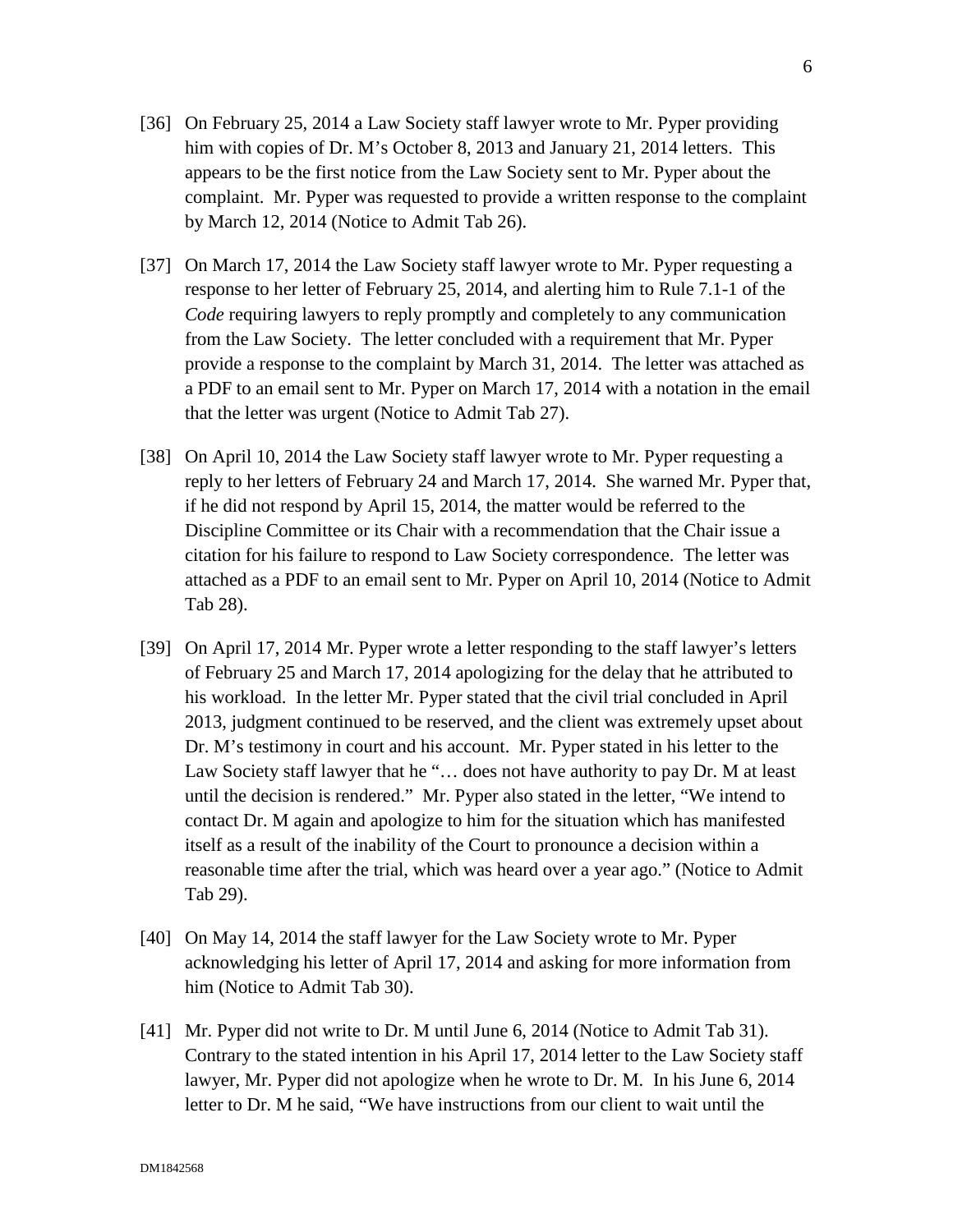decision of [the trial judge] has been pronounced before he will instruct us about further payments to you." Apart from this letter, there is no evidence that Mr. Pyper ever responded to Dr. M's letters of June 11, 2013, July 23, 2013, and December 3, 2013 enquiring about payment of Dr. M's May 7, 2013 bill and the balance of his February 3, 2013 bill.

#### **IN PERSON EVIDENCE AT THE HEARING**

- [42] Dr. M was called as a witness by the Law Society and cross-examined by Mr. Pyper.
- [43] Dr. M said that he was retained by Mr. Pyper's firm to provide expert opinion evidence in the client's criminal and civil proceedings.
- [44] Dr. M said at no time did Mr. Pyper or anyone from his office ever convey to Dr. M that the client would pay his accounts directly.
- [45] Dr. M said at no time did Mr. Pyper or anyone from his firm communicate to him that there was a problem with either his report or his testimony at either of the trials.
- [46] Dr. M said that, with the exception of a minor arithmetic error in calculating the HST on one of his bills, neither Mr. Pyper nor anyone at his firm ever communicated that there was a problem with his bills.
- [47] Dr. M said he was provided with a copy of the Notice to Admit in this hearing. Although he was not provided with copies of all of the documents contained in the Notice to Admit, he was provided with copies of all of his correspondence with Mr. Pyper and his firm. Dr. M confirmed that the contents of all the correspondence he wrote to Mr. Pyper and his firm were correct.
- [48] In addition to his oral testimony, on October 21, 2015 Dr. M affirmed an affidavit that was marked as Exhibit 5 at the hearing. Exhibit A to Dr. M's affidavit is a copy of his letter of July 23, 2013 to Mr. Pyper in which he said he was following up on his previous correspondence regarding payment for invoices sent on February 4, 2013, May 7, 2013 and June 11, 2013. There is a handwritten annotation on Exhibit A referring to the sum of \$2,184, the words "old invoice" and \$5,998 and the words "new invoice", for a total of \$8,182. In his testimony Dr. M confirmed the handwritten annotations were his.
- [49] In paragraph 3 of his affidavit, Dr. M stated he had not received a response from Mr. Pyper to letters he sent to him dated June 11, 2013, September 10, 2013 and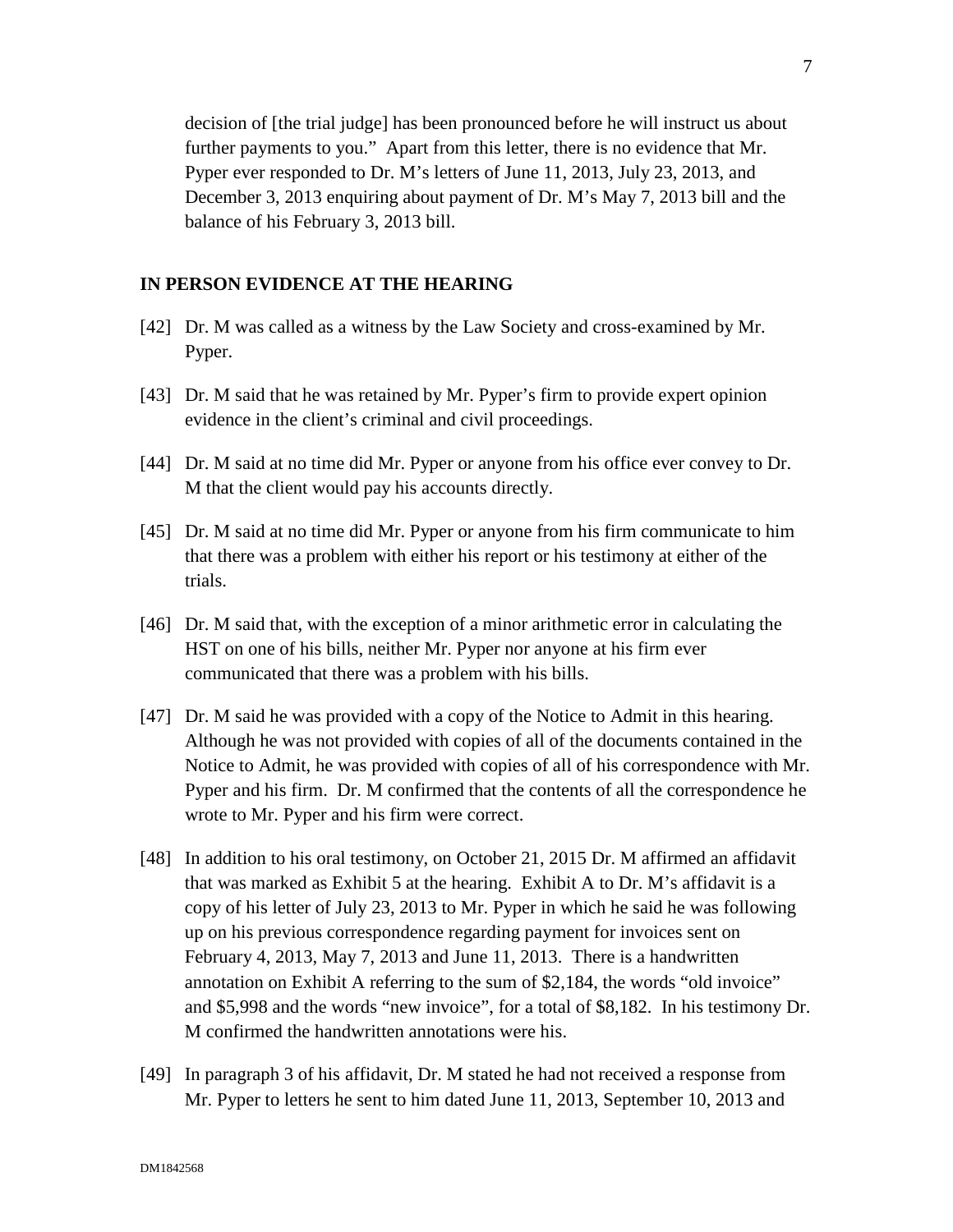December 3, 2013. Dr. M stated in his oral testimony that, subsequent to his affirming his affidavit on October 21, 2015, he had received no payment in respect of his invoice of May 7, 2013 in the amount of \$5,998, and that the sum of \$2,184 remained unpaid from his February 4, 2013 invoice. Those unpaid amounts totalled \$8,192.

- [50] In cross-examination Mr. Pyper asked Dr. M if the Law Society had paid his outstanding bills, to which Dr. M responded the Law Society had not done so.
- [51] Mr. Pyper gave evidence. He stated that he did not retain Dr. M but that his associate LD did so.
- [52] Mr. Pyper said that, two or three days before the criminal trial, he had a discussion with Dr. M and told him that there was a problem or a deficiency in his report.
- [53] Mr. Pyper testified in referring to the client that, "WF right off the bat told me don't pay this guy" in respect of the civil trial testimony of Dr. M.
- [54] Mr. Pyper stated that the civil trial took place in April 2013 and reasons for judgment were delivered in June 2014, more than a year after the trial concluded.
- [55] During Mr. Pyper's cross-examination of Dr. M, he stated that he would have paid Dr. M's account regardless of the results of the civil trial. Following a question from panel member Richard Lindsay, QC, about that statement, Mr. Pyper and Mr. Lindsay had the following exchange:

| Lindsay: | You would have paid this account regardless of result,<br>knowing everything. |
|----------|-------------------------------------------------------------------------------|
| Pyper:   | I would have paid.                                                            |
| Lindsay: | You would have paid it.                                                       |
| Pyper:   | I would have paid it today.                                                   |
| Lindsay: | Right, Okay.                                                                  |
| Pyper:   | If I am in control of my accounts.                                            |
| Lindsay: | All right.                                                                    |
| Pyper:   | I would have paid it two years ago, three years ago.                          |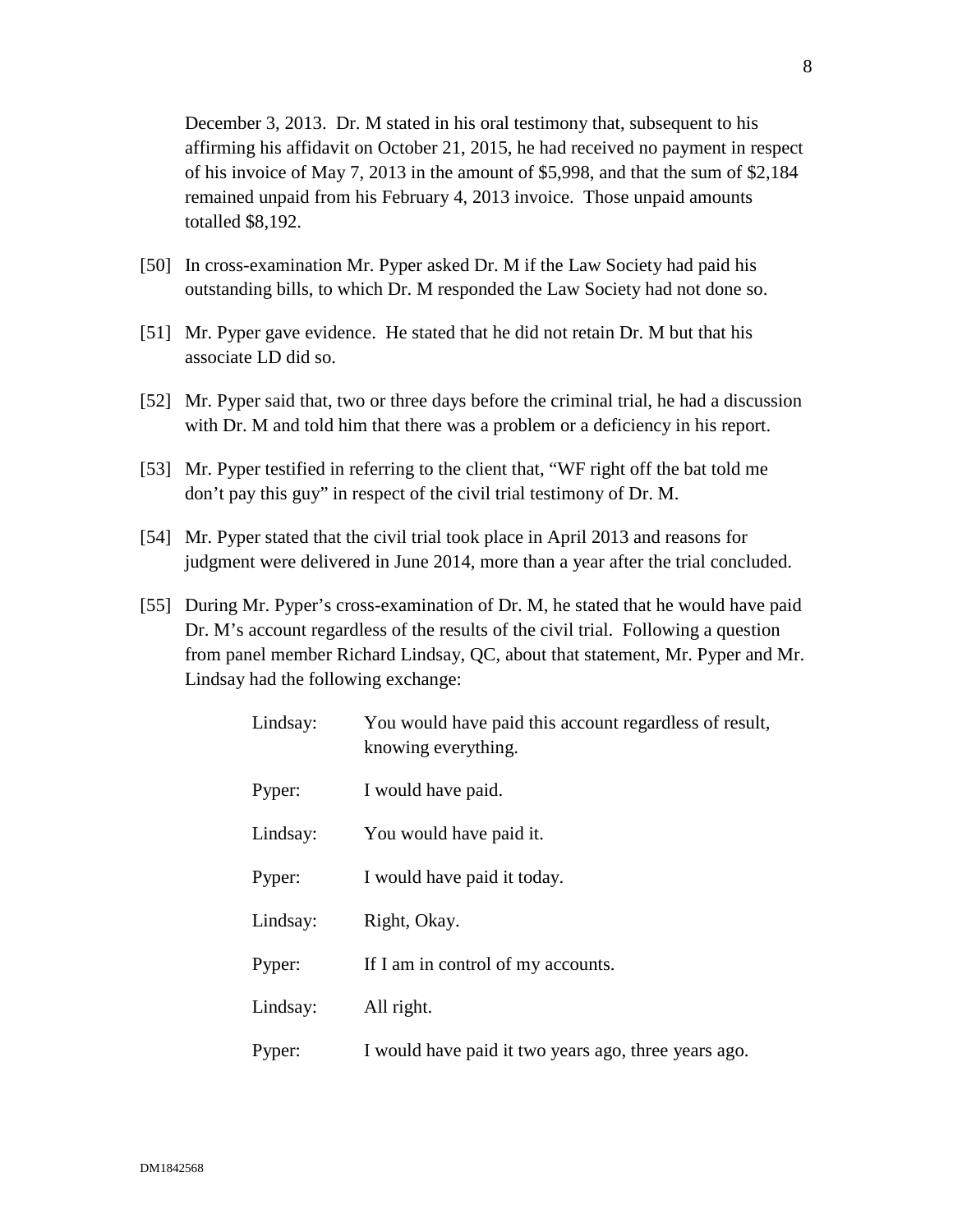- [56] In his evidence in chief, Mr. Pyper complained that, since May 2014, the Law Society had had full control over both his trust account and his general account, and as a result he had not paid Dr. M.
- [57] Mr. Pyper stated that Dr. M did not sue him for the unpaid accounts.
- [58] In his testimony, Mr. Pyper repeated that he did not retain Dr. M as an expert.
- [59] Mr. Pyper said that the Law Society "is sitting with my money" and that even if he wanted to he could not pay Dr. M.
- [60] Mr. Pyper concluded his testimony stating, "I want to pay him (Dr. M) but I can't. And that's my evidence."
- [61] On questioning by panel member Haydn Acheson, the following exchange occurred:

| Acheson: | You said that you did not retain Dr. M, other lawyers did in<br>your firm, correct? Did I |
|----------|-------------------------------------------------------------------------------------------|
| Pyper:   | Well                                                                                      |
| Acheson: | Did I understand that correctly?                                                          |
| Pyper:   | Personally I did not.                                                                     |
| Acheson: | Okay.                                                                                     |
| Pyper:   | The law firm did. But the lawyer dealing with it was not<br>me.                           |

- [62] In cross-examination Mr. Pyper stated that, on June 6, 2014, he was suspended from practice by the Law Society. His practice was placed into custodianship by court order.
- [63] Mr. Pyper said he did not know if he responded to the letters Dr. M sent him on June 11, 2013, July 23, 2013 and September 10, 2013. Mr. Pyper said that he did not know if he responded to the December 3, 2013 letter from Dr. M to him at Tab 24 in the Notice to Admit.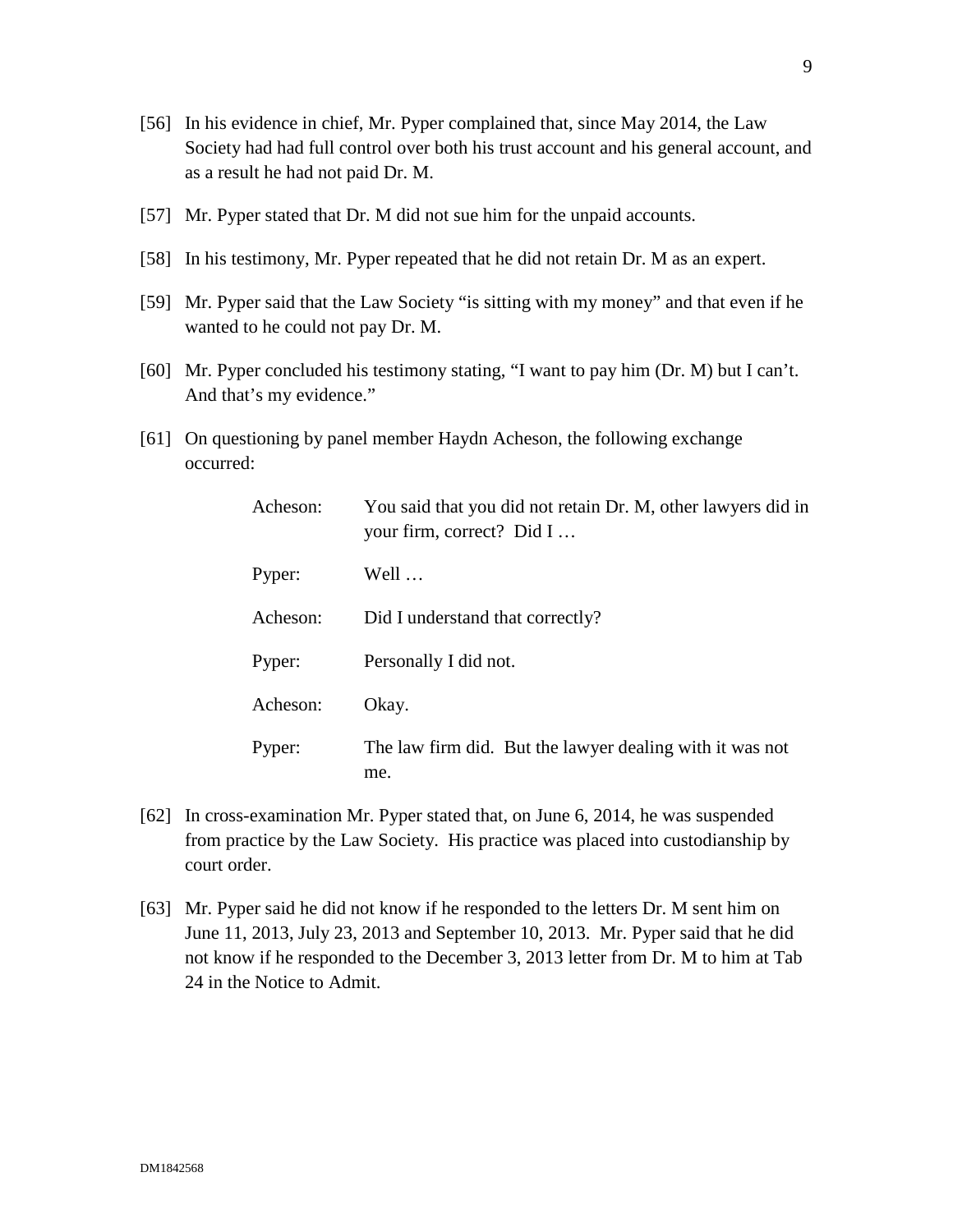## **SUBMISSIONS OF THE PARTIES**

- [64] Ms. Gulabsingh, on behalf of the Law Society, made oral and written submissions. She acknowledged that the onus of proof is on the Law Society and the standard of proof is a balance of probabilities. (*Law Society of BC v. Schauble*, 2009 LSBC 11)
- [65] Further, Ms. Gulabsingh referred to the case of *Law Society of BC v. Seifert*, 2009 LSBC 17 at paragraph 13, which states the following:

… the burden of proof throughout these proceedings rests on the Law Society to prove, with evidence that is clear, convincing and cogent, the facts necessary to support a finding of professional misconduct or incompetence on a balance of probabilities.

We agree that the burden of proof in this case rests upon the Law Society and the standard of proof is on a balance of probabilities considering all the evidence.

[66] Ms. Gulabsingh submitted with respect to the test for professional misconduct that professional misconduct itself is not defined in the *Legal Profession Act*, the Law Society Rules, the *Professional Conduct Handbook*, or the *Code of Professional Conduct for British Columbia*. Guidance accordingly is taken from other cases dealing with allegations of misconduct against lawyers. One well-known case is *Law Society of BC v. Martin*, 2005 LSBC 16, where the hearing panel concluded at paragraph 171 that the test for professional misconduct is:

> … whether the facts as made out disclose a marked departure from that conduct the Law Society expects of its members; if so, it is professional misconduct.

[67] Further, at paragraph 154, the panel in *Martin* stated:

The real question to be determined is essentially whether the Respondent's behaviour displays culpability which is grounded in a fundamental degree of fault, that is whether it displays gross culpable neglect in his duties as a lawyer.

[68] In *Re: Lawyer 12*, 2011 LSBC 35, the single bencher hearing panel stated the following with respect to the test for professional misconduct by members of the Law Society:

> In my view, the pith and substance of these various decisions displays a consistent application of a clear principle. The focus must be on the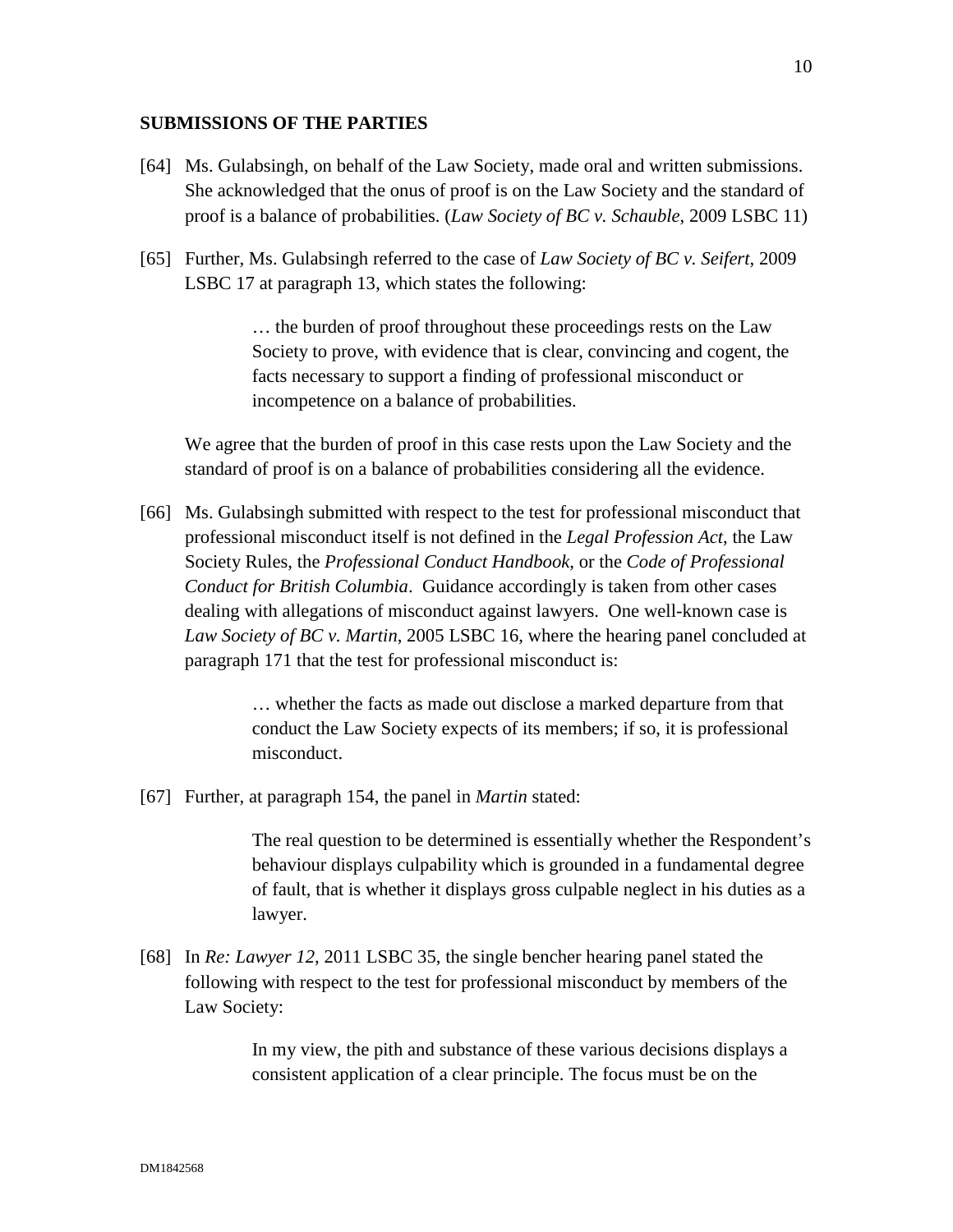circumstances of the Respondent's conduct and whether that conduct falls markedly below the standard expected of its members.

We agree with the analysis and commentary submitted by the Law Society that professional misconduct on the part of a lawyer occurs when the conduct in question is found to be a marked departure from that expected by the Law Society of lawyers.

- [69] With respect to the evidence in this case, the Law Society relies on the Notice to Admit filed as Exhibit 4 in the hearing. Ms. Gulabsingh referred specifically to paragraphs 64 through 67 of the Notice to Admit, urging us to conclude that the total amount owed to Dr. M in respect of the January 10, 2012, February 4, 2013, and May 7, 2013 invoices is \$8,518. This is marginally more than the \$8,182 amount referred to by Dr. M in his affidavit marked as Exhibit 5 and is accounted for when one adds the unpaid portions of the January 10, 2012 and February 4, 2013 bills to the completely unpaid bill of May 7, 2013.
- [70] The Law Society submits that the evidence taken as a whole clearly and cogently establishes that Mr. Pyper was responsible for paying Dr. M's accounts, he failed to do so for over four and a half years, and he ignored numerous letters from Dr. M in 2013 enquiring about payment of his overdue bills.
- [71] The Law Society submits that, pursuant to the *Code of Professional Conduct for British Columbia*, Rule 7.1-2, in force as of January 1, 2013, a lawyer must promptly meet financial obligations in relation to his or her practice. The Commentary with respect to Rule 7.1-2 states that, in order to maintain the honour of the Bar, lawyers have a professional duty, quite apart from any legal liability, to meet financial obligations incurred, assumed or undertaken on behalf of clients, unless before incurring such an obligation, the lawyer clearly indicates in writing that the obligation is not to be a personal one.
- [72] The Law Society submits that Mr. Pyper never wrote to Dr. M informing him that the obligation to pay his bills was not a personal one, and that Mr. Pyper's failure to respond to Dr. M's enquiries about his unpaid bills constituted professional misconduct and was a breach of Rule 7.2-5 of the *Code of Professional Conduct*, which provides:

A lawyer must answer with reasonable promptness all professional letters and communications from other lawyers that require an answer, and a lawyer must be punctual in fulfilling all commitments.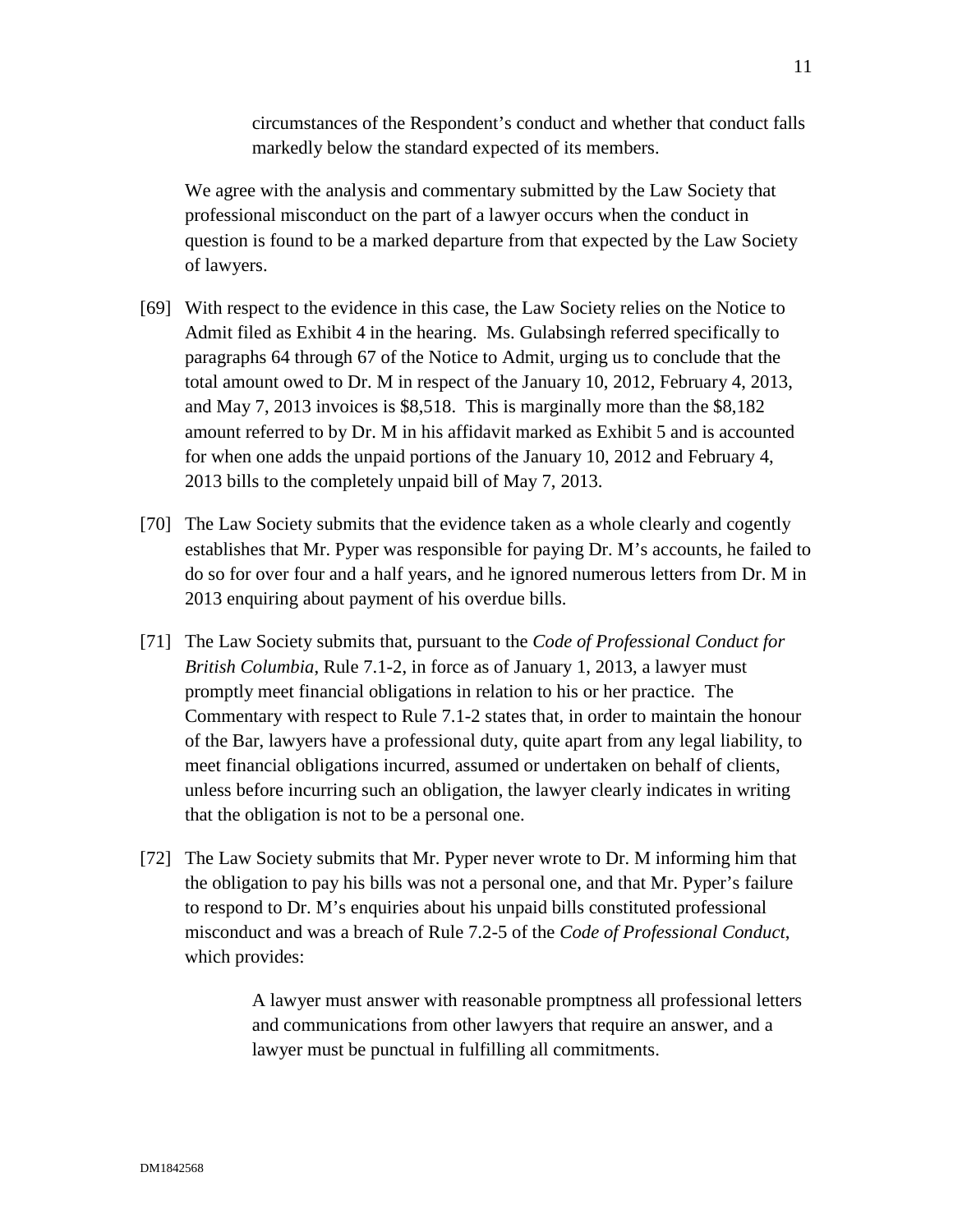[73] The Law Society submits that earlier panel decisions demonstrate the obligation to answer professional letters and communications promptly is owed not only to other lawyers and the Law Society but also to non-lawyers a lawyer deals with in the course of acting for a client. For example, in *Law Society of BC v. Smith*, 2005 LSBC 27, a lawyer was cited for failing to respond to communication from representatives of an insurance company in respect of a client matter. Concluding that this failure constituted professional misconduct, the panel stated the following at paragraph 8 in its reasons:

> The Panel emphasizes that the duty for all members to respond promptly is a duty that is owed not only to fellow members and to the Law Society but also to lay persons with whom the member may be dealing with in course [sic] of acting for a client.

- [74] The Law Society submits that Mr. Pyper's failure to pay Dr. M's bills and his failure to respond to communications from Dr. M demonstrate a marked departure from the standards the Law Society expects lawyers to maintain, and accordingly this failure constitutes professional misconduct.
- [75] Mr. Pyper submits that, although he would have paid Dr. M's accounts, he has been unable to do so because the Law Society obtained a custodianship order over his practice for the period from May 2014 until the time of the hearing on December 4, 2017. This circumstance, he asserts, has prevented him from being informed about the amount of money in his general and trust accounts, and has prevented and continues to prevent him from being able to pay Dr. M.
- [76] The Panel received no evidence about the status of the custodian's control over Mr. Pyper's general and trust accounts and the amounts of money, if any, deposited in those accounts.
- [77] Mr. Pyper submits that the Panel cannot rely on the deemed authenticity of documents and facts in the Notice to Admit, but acknowledges that he has made no objection to the admissibility of the Notice to Admit at any time.
- [78] Mr. Pyper submits that the Law Society's allegations that he has committed professional misconduct in this case cannot be heard by the Panel because the Law Society has "dirty hands".
- [79] Ms. Gulabsingh objected to Mr. Pyper's remarks in the hearing about alleged bias in the prosecution of this case, and the Law Society having "dirty hands". The Panel responded to her objection stating that there was nothing in the evidence that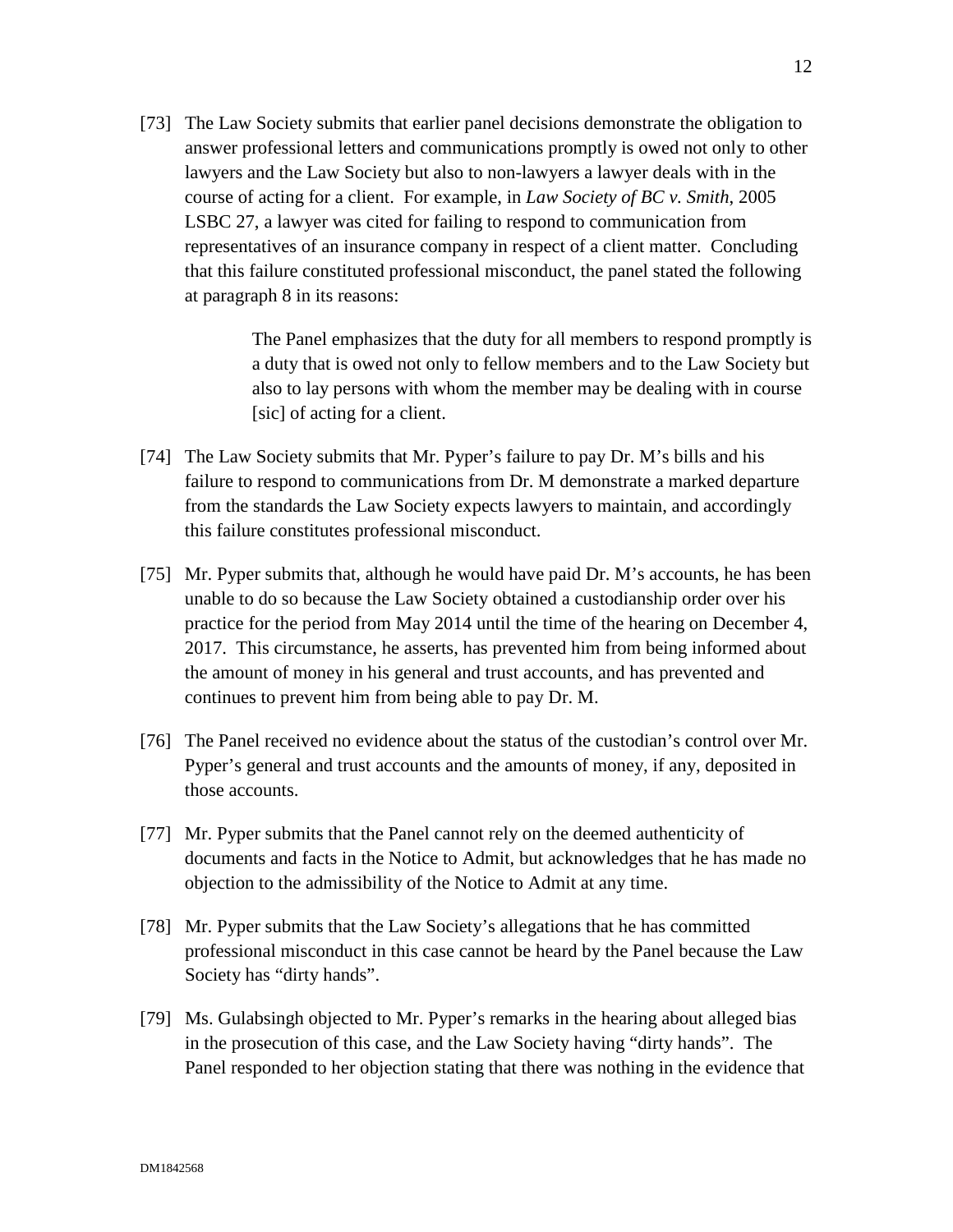created in us any concern about her conduct as a barrister and solicitor in the prosecution of the this case.

## **ANALYSIS AND FINDINGS**

- [80] In this case the Panel had as evidence the Notice to Admit marked as Exhibit 4, the affidavit of Dr. M affirmed on October 21, 2015 marked as Exhibit 5, the oral testimony of Dr. M, and the oral testimony of Mr. Pyper.
- [81] In his oral testimony, Dr. M confirmed the evidence in his affidavit and in the Notice to Admit that an amount totaling \$8,182 stemming from his bills of January 10, 2012, February 4, 2013 and May 7, 2013 had not been paid to him.
- [82] In his oral testimony Dr. M said that neither Mr. Pyper nor anyone from his office ever told him there had been "a problem" with his evidence at the criminal or civil trial.
- [83] Dr. M testified that he never received a response to his letters of June 11, 2013, July 23, 2013, September 10, 2013, and December 3, 2013 in which he asked Mr. Pyper why his bills had not been paid and why his letters were not answered and phone calls not returned.
- [84] The only evidence before us that Mr. Pyper communicated any discontent with Dr. M's evidence at the criminal and civil trials was Mr. Pyper's June 6, 2014 letter to Dr. M. The letter includes the following paragraphs:

… As previously advised, our Client WF is extremely unhappy about your evidence in both the criminal and civil trials in that your evidence supported more the defense case in the civil matter than his claim.

…

We have instructions from our client to wait until the decision of [the trial judge] has been pronounced before he will instruct us about further payments to you.

- [85] In his evidence Mr. Pyper said he could not remember signing that letter to Dr. M and does not know who wrote the letter. He also said he was suspended from practice at the time the letter was dated.
- [86] Given Mr. Pyper's lack of recollection of writing the letter, the Panel prefers the evidence of Dr. M where it may conflict with the contents of Mr. Pyper's June 6,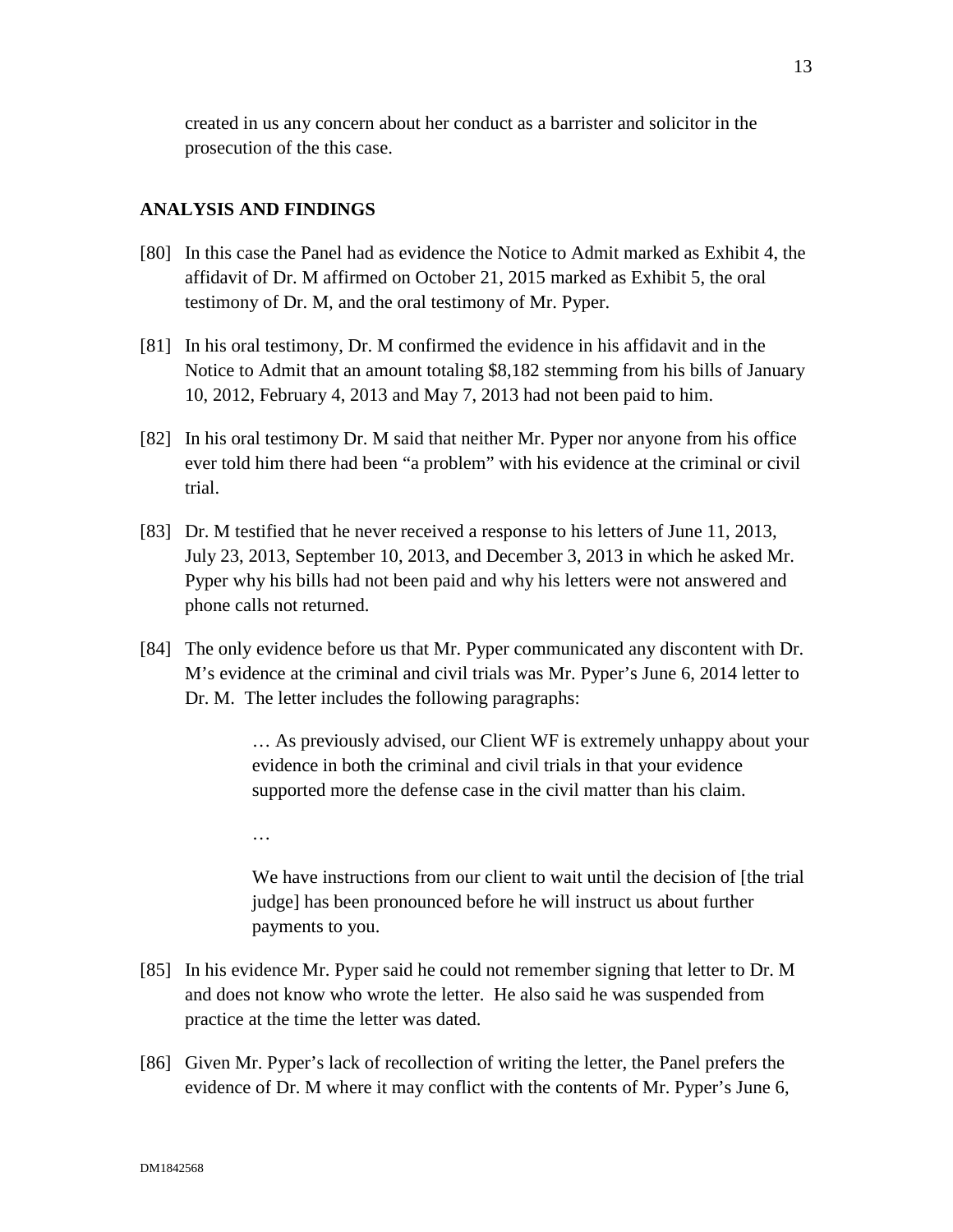2014 letter. In particular, we are not persuaded of the accuracy in Mr. Pyper's remark in the letter that he had "previously advised" Dr. M that the client was unhappy with Dr. M's evidence.

- [87] In cross-examination Mr. Pyper said that he could not remember responding to any of Dr. M's June 11, 2013, July 23, 2013, September 10, 2013, and December 3, 2013 letters.
- [88] Mr. Pyper asserts that he did not retain Dr. M to provide expert opinion evidence for the client in the criminal and civil trials, but his firm's associates may have done so. We are satisfied on the evidence that lawyers LD and BE were employee associates of Mr. Pyper and his firm. Accordingly, we are satisfied that Mr. Pyper was responsible for paying Dr. M's accounts.
- [89] Based on all the evidence we make the following findings of fact:
	- (a) Dr. M's unpaid bills totaling \$8,518 are a financial obligation in respect of Mr. Pyper's practice and Mr. Pyper has not paid the amounts owing or remaining owing in the bills;
	- (b) Mr. Pyper acknowledged the unpaid bills of Dr. M remained a financial obligation of his practice, and he would have paid them if he could;
	- (c) Mr. Pyper failed to respond to Dr. M's letters, and he provided the Panel with no explanation about why he failed to do so.
- [90] As a result of our findings in paragraph 89(c) above, we are satisfied that the Law Society has proven the elements enumerated in allegation 1(b) of the citation and that Mr. Pyper's failure to respond to Dr. M's letters dated June 11, 2013, July 23, 2013, September 10, 2013 and December 3, 2013 demonstrates a marked departure from the conduct the Law Society expects of lawyers and constitutes professional misconduct.
- [91] As stated earlier at paragraph 76 in these reasons, we have no evidence about the status of Mr. Pyper's general and trust accounts. The evidence we do have from Mr. Pyper is that these accounts were not available to him, and if he had access to them he would have paid Dr. M's bills. In the circumstances of this case, although we are concerned about elements of Mr. Pyper's recollection of events as outlined in these reasons, after considering all the evidence we are not satisfied on a balance of probabilities that Mr. Pyper's failure to pay Dr. M's bills results from wrongful or negligent conduct on his part contrary to Chapter 2, Rule 2 of the *Professional Conduct Handbook* in force at the time of the alleged misconduct, and Rule 7.1-2